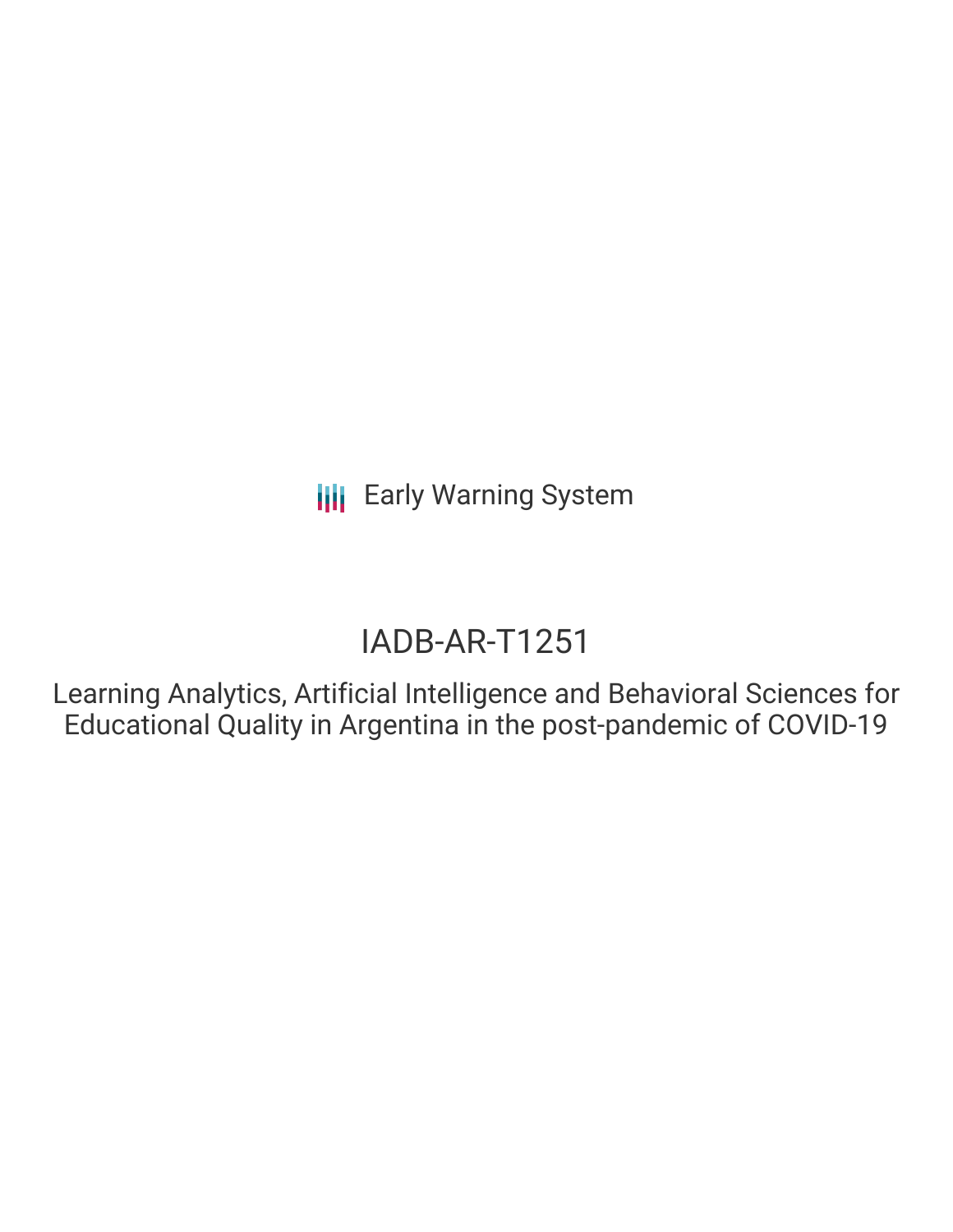

Learning Analytics, Artificial Intelligence and Behavioral Sciences for Educational Quality in Argentina in the post-pandemic of COVID-19

### **Quick Facts**

| <b>Countries</b>               | Argentina                                   |
|--------------------------------|---------------------------------------------|
| <b>Financial Institutions</b>  | Inter-American Development Bank (IADB)      |
| <b>Status</b>                  | Approved                                    |
| <b>Bank Risk Rating</b>        | U                                           |
| <b>Voting Date</b>             | 2021-11-29                                  |
| <b>Borrower</b>                | Government of Argentina                     |
| <b>Sectors</b>                 | Education and Health, Technical Cooperation |
| <b>Investment Type(s)</b>      | <b>Advisory Services</b>                    |
| <b>Investment Amount (USD)</b> | $$0.20$ million                             |
| <b>Project Cost (USD)</b>      | \$0.20 million                              |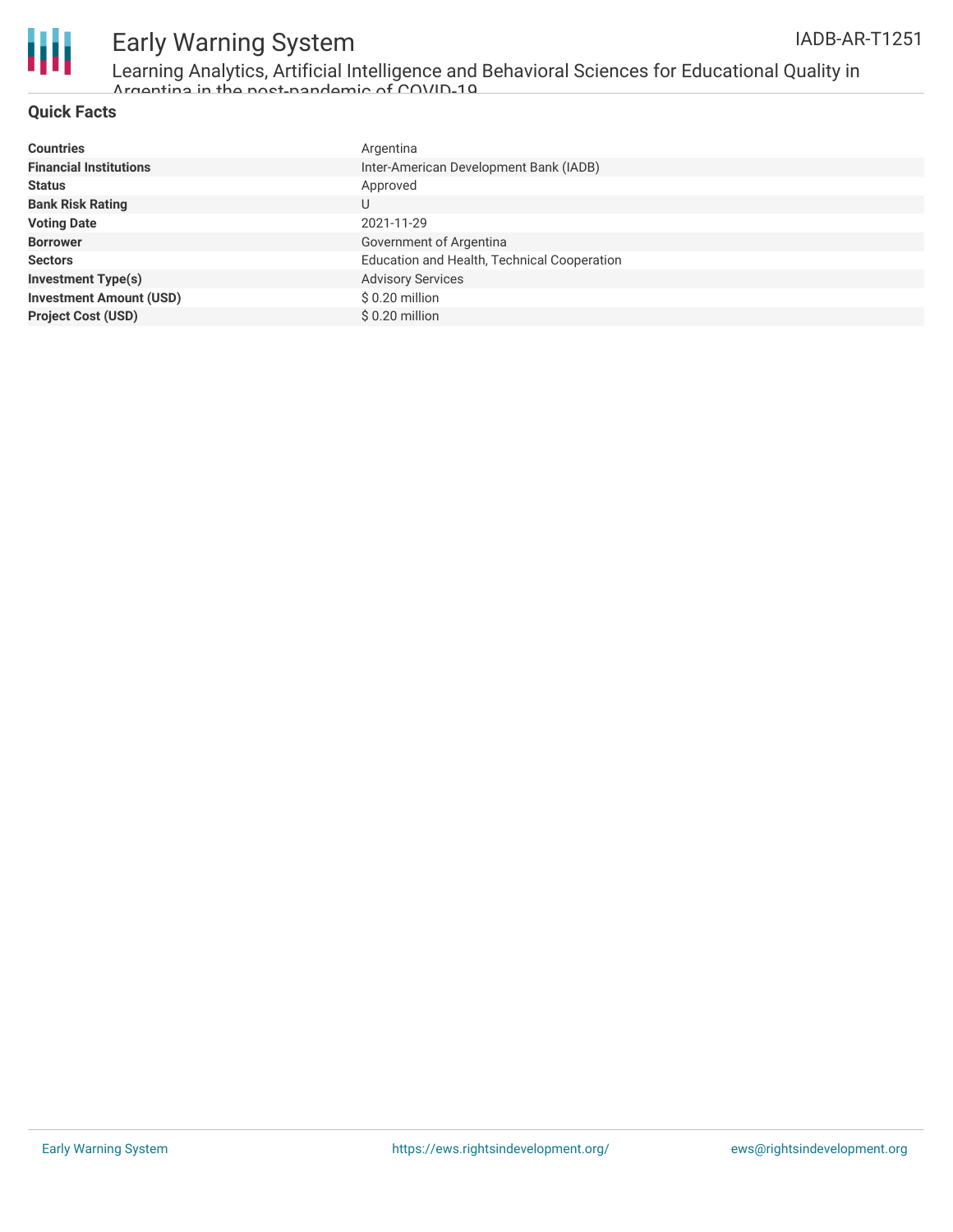



Learning Analytics, Artificial Intelligence and Behavioral Sciences for Educational Quality in Argentina in the post-pandemic of COVID-19

### **Project Description**

According to the Bank´s website, the objectives of the TC are: (i) to generate knowledge about the use of educational data and information in the design and implementation of policies and programs for the recovery and protection of educational trajectories; and (ii) generate evidence on the impact of behavioral sciences on the efficiency of educational programs and policies.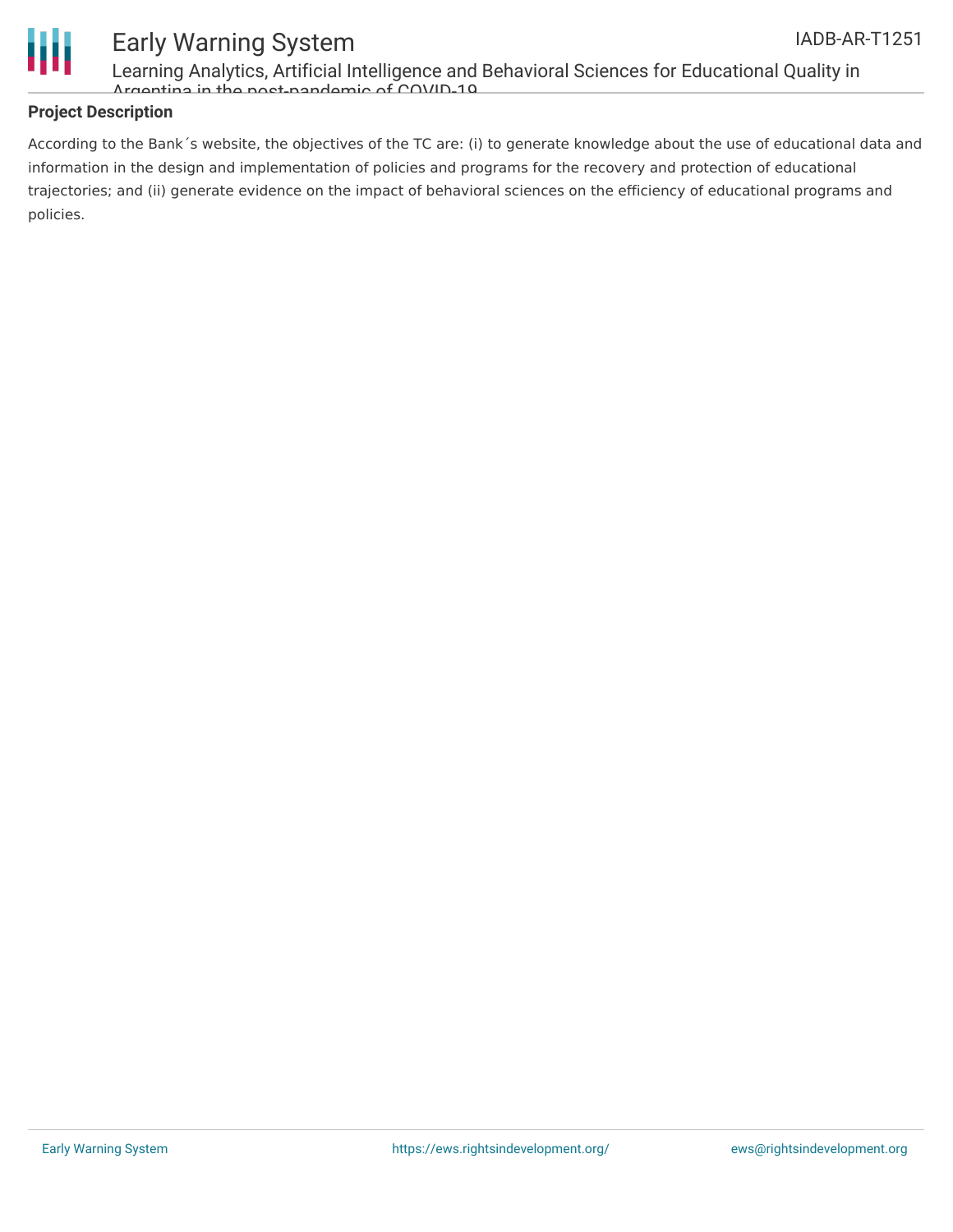

Learning Analytics, Artificial Intelligence and Behavioral Sciences for Educational Quality in Argentina in the post-pandemic of COVID-19

#### **Investment Description**

• Inter-American Development Bank (IADB)

The description of investment type was not available at the time of the snapshot.